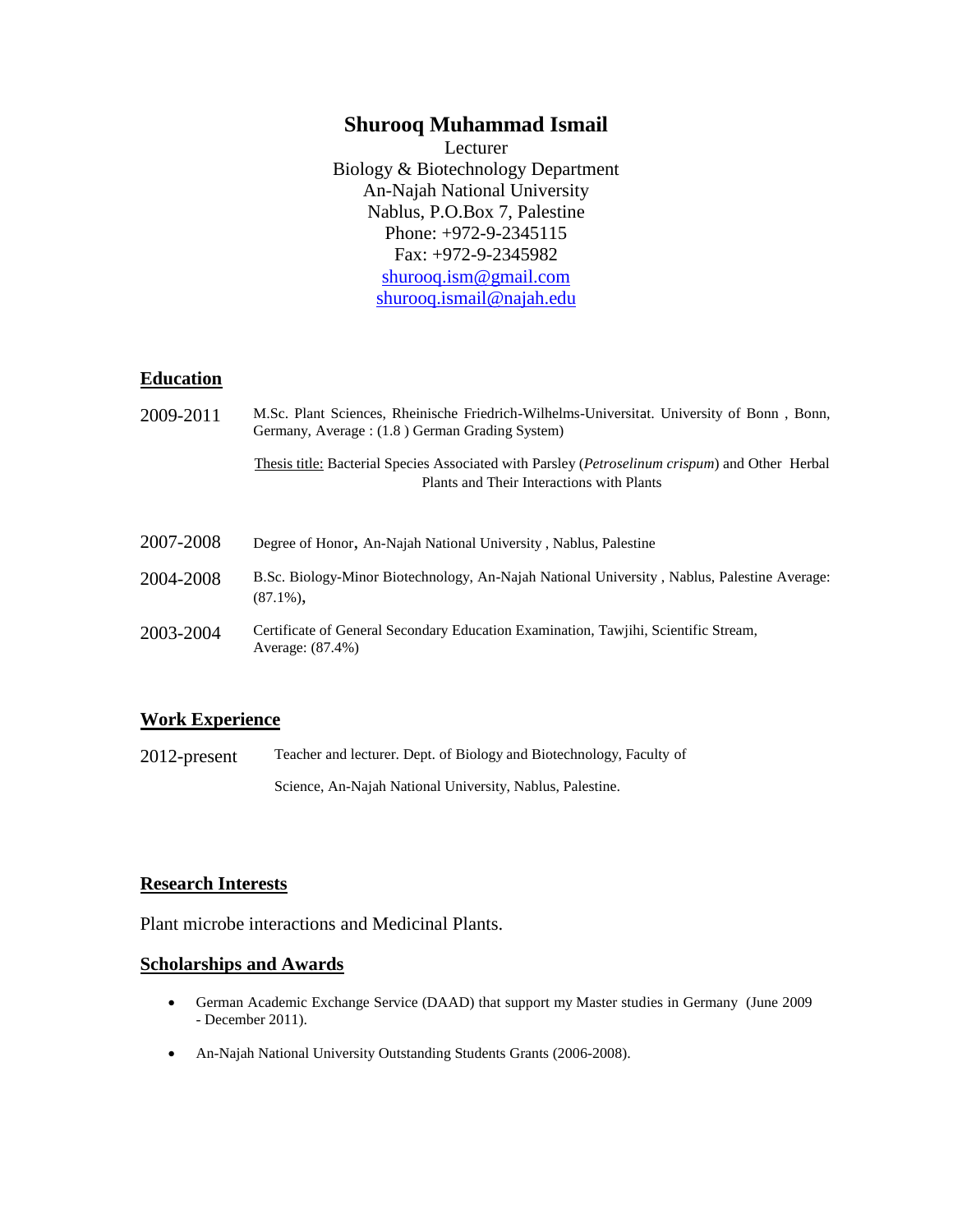# **Teaching Experience**

Lecturer of the following courses:

- Biodiversity
- Practical General Biology I and II.
- Practical plant diversity
- Practical plant physiology
- Practical genetics
- Practical Ecology
- Practical zoology
- Practical biodiversity

# **Skills**

- Molecular cloning skills including; restriction, ligation, chemical and electrical transformation plant cell transformation via Agrobacterium.
- Good experience in chemotaxis assays which I earned during my work on my master thesis project
- Computer skills (Competent with most Microsoft Office programs and Internet).

## **Training**

Training Course in e-Learning/moodle (e-Learning Center, January, 5-15, 2012)

## **Attended Conferences**

- Scientific Conference for Agricultural Research (An-Najah National University, Nablus, March, 25, 2012).
- Third Conference on Biotechnology Research and Application in Palestine (Al-Quds University, Abu-Dis/Jerusalem, October, 20th, 2012).